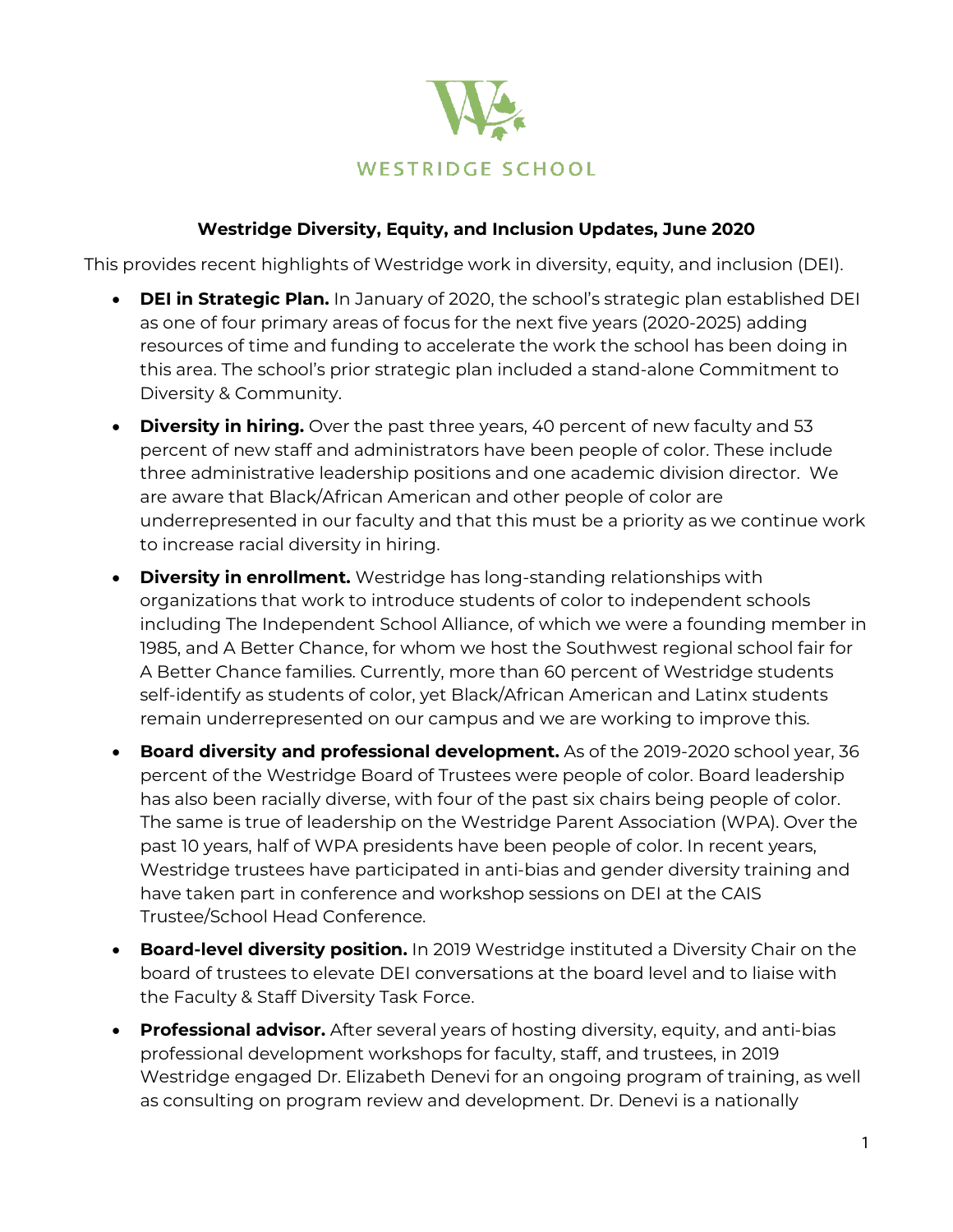renowned researcher and thought leader in the areas of diversity, equity, and belonging with more than 25 years of experience.

- **Financial aid.** As part of our effort to support socioeconomic diversity in our school, in the 2019-2020 school year approximately 23% of families received financial aid with \$2.5 million awarded.
- **Transgender student policy.** In the Summer of 2017, the Board of Trustees approved a policy stating that students who question their gender or who are identifying as male may complete their education at Westridge. This was based on the work of a Transgender Taskforce composed of students, faculty and staff, administrators and trustees and followed gender diversity training for all faculty and staff.
- **Faculty and student conferences.** Each year the school sends 13-16 students and faculty to the National Association of Independent Schools' People of Color Conference and Student Diversity Leadership Conference. In addition, students and faculty and staff members have begun attending the White Privilege Conference and Youth Action Council among other conferences in recent years.
- **Faculty On-Campus Training.** For the past six years, Westridge has prioritized equity and inclusion in its professional development programming for all faculty and staff. Outside experts have presented on topics including anti-bias teaching, gender equity, equity, and belonging.
- **Student Affinity Groups.** Last year, Westridge Upper School students formed 21 student affinity groups based on racial, ethnic, religious, gender identity, and ability, among others. (This number varies each year as they are proposed and formed by interested students.) The Middle School introduced its first affinity groups in 2019 and the school plans to extend this program into the Lower School.
- **Student Leadership.** Student Voices is the student leadership organization comprising affinity group heads and students who have attended the Student Diversity Leadership Conference. These student leaders share information they gain attending conferences and school-based training to help educate the broader student body on issues related to DEI. Each year Student Voices puts on six assemblies and hosts conversations on subjects topical at Westridge or in the wider community. A Student Voices elective class was added to the Upper School in 2018 to allow more time to explore themes and plan assemblies. Recent assembly topics have included Environmental Social Justice, Black Excellence at Westridge (during Black History Month), Model Minority Myth, White Savior Complex, Gentrification, and DACA.
- **Student educational trips.** For two years, groups of Upper School students have gone to the U.S. Mexico border to learn firsthand about immigration issues and policy. In March, a group of Upper School students was supposed to take an